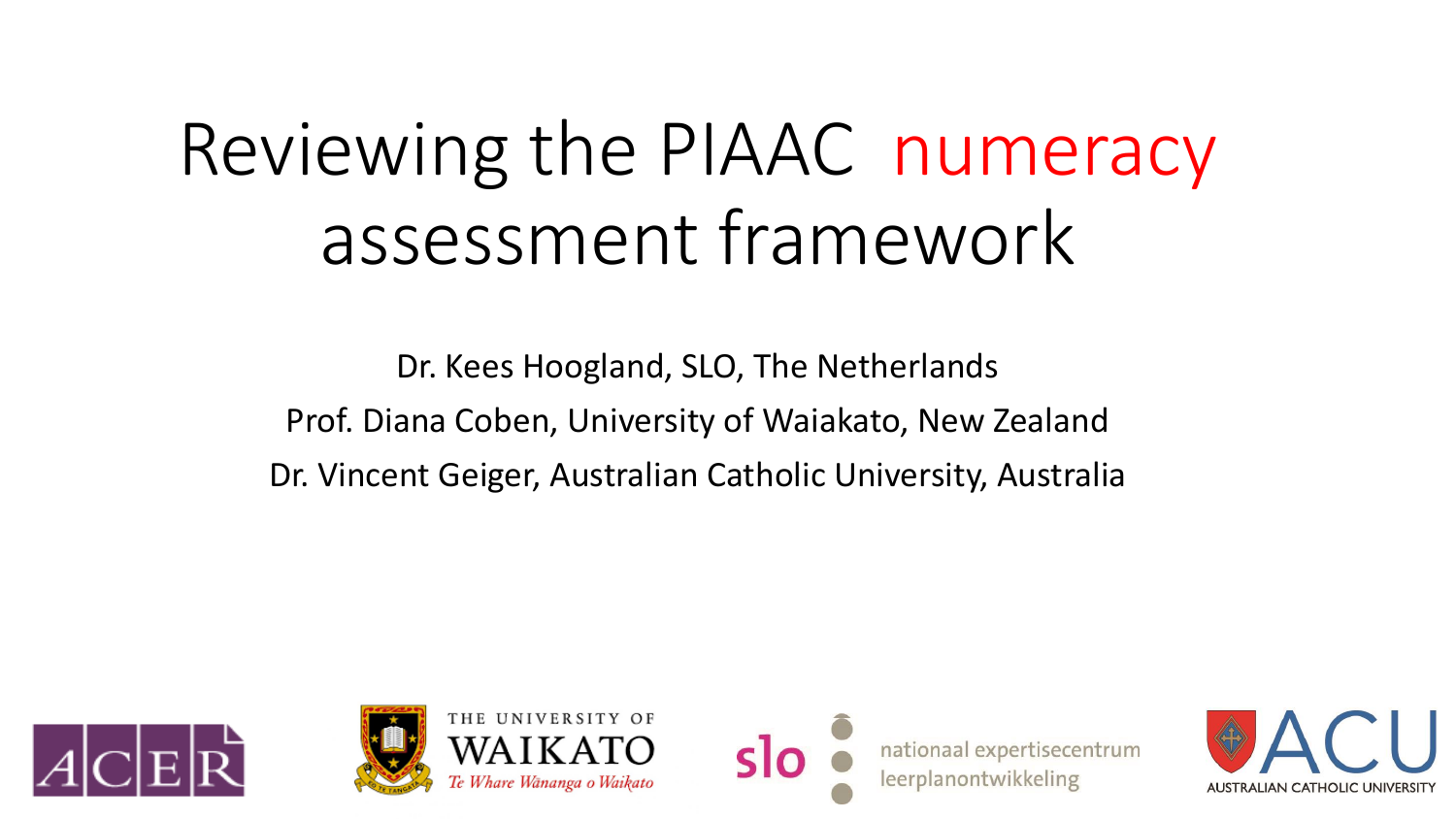**Numeracy** is the ability to access, use, interpret, and communicate mathematical information and ideas, in order to engage in and manage the mathematical demands of a range of situations in adult life

Numerate Behavior involves managing a situation or solving a problem in a real context, by responding to mathematical content/information/ideas represented in multiple ways.





#### Huawei P10

mit Comfort Allnet Vodafone für monatlich 29,99<sup>28)</sup>



**HUAWEL** 

#### **ZTE Blade V8**

mit Smart Surf Vodafone für monatlich 14,99 30)











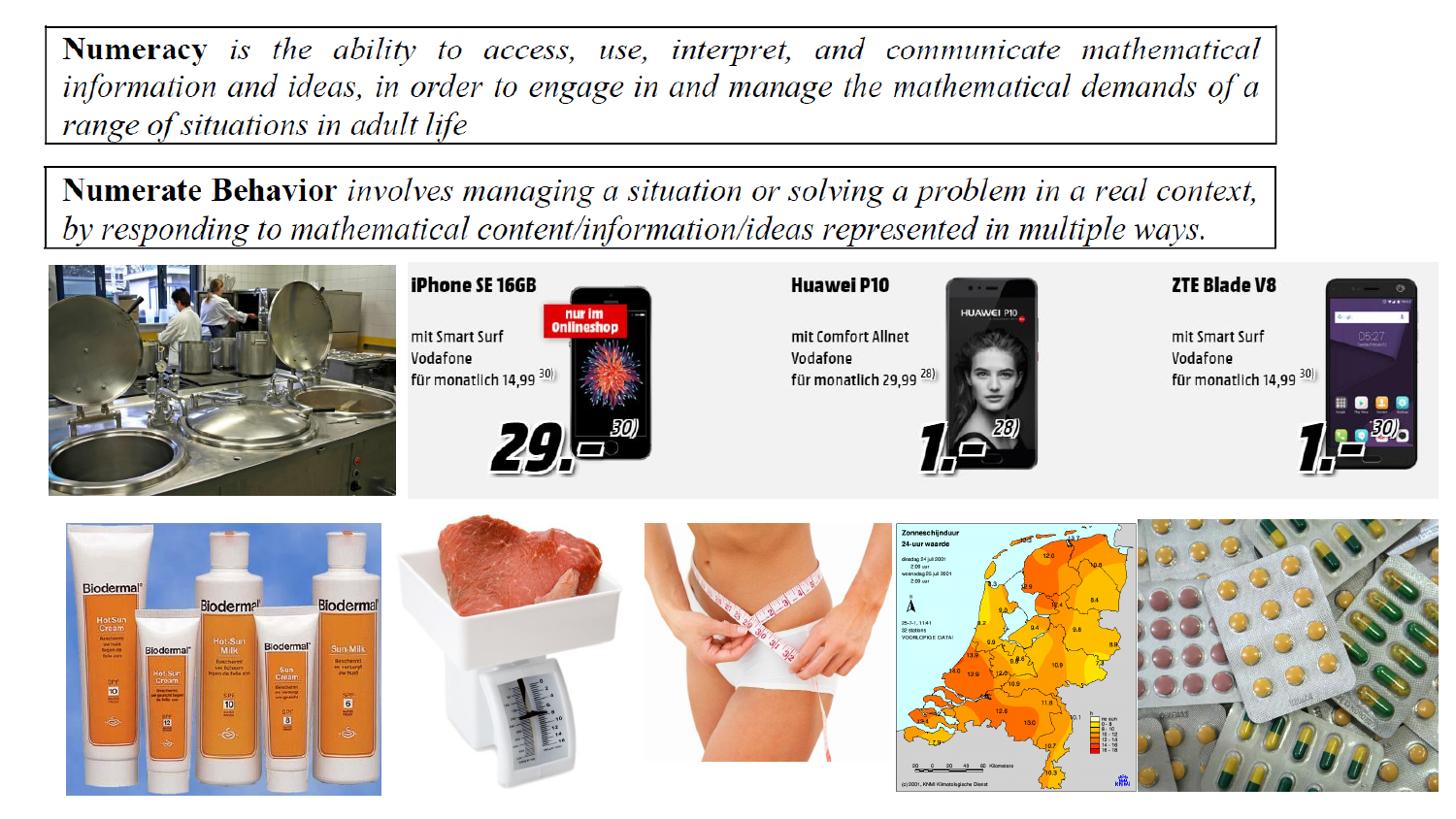### OECD review request



In particular, the review needed to address the following issues

- **Theoretical developments**: identify any theoretical developments in the understanding and conceptualisation of adult numeracy that are relevant for the assessment of numeracy in PIAAC;
- **21st century digital implications**: discuss how to ensure that the assessment reflects the importance of digital information, representations, devices and applications as realities that adults have to manage in dealing with the numerical demands of everyday life;
- **Assessment developments**: identify any developments in the assessment of numeracy (particularly of adults) that could be relevant for PIAAC (e.g., item types and formats, use of animation, and modelling);
- **Relationship with PISA**: discuss how the relationship between the PIAAC numeracy framework and the PISA mathematical literacy framework and assessment should be conceived, developed (if appropriate) and presented;
- **Numeracy or mathematical components**: evaluate the utility and feasibility of the implementation of an equivalent to the PIAAC reading components and numeracy assessments; and
- **Recommendations**: make recommendations regarding the definition of the construct of numeracy and the priorities for development of the assessment framework for numeracy in the second cycle of PIAAC.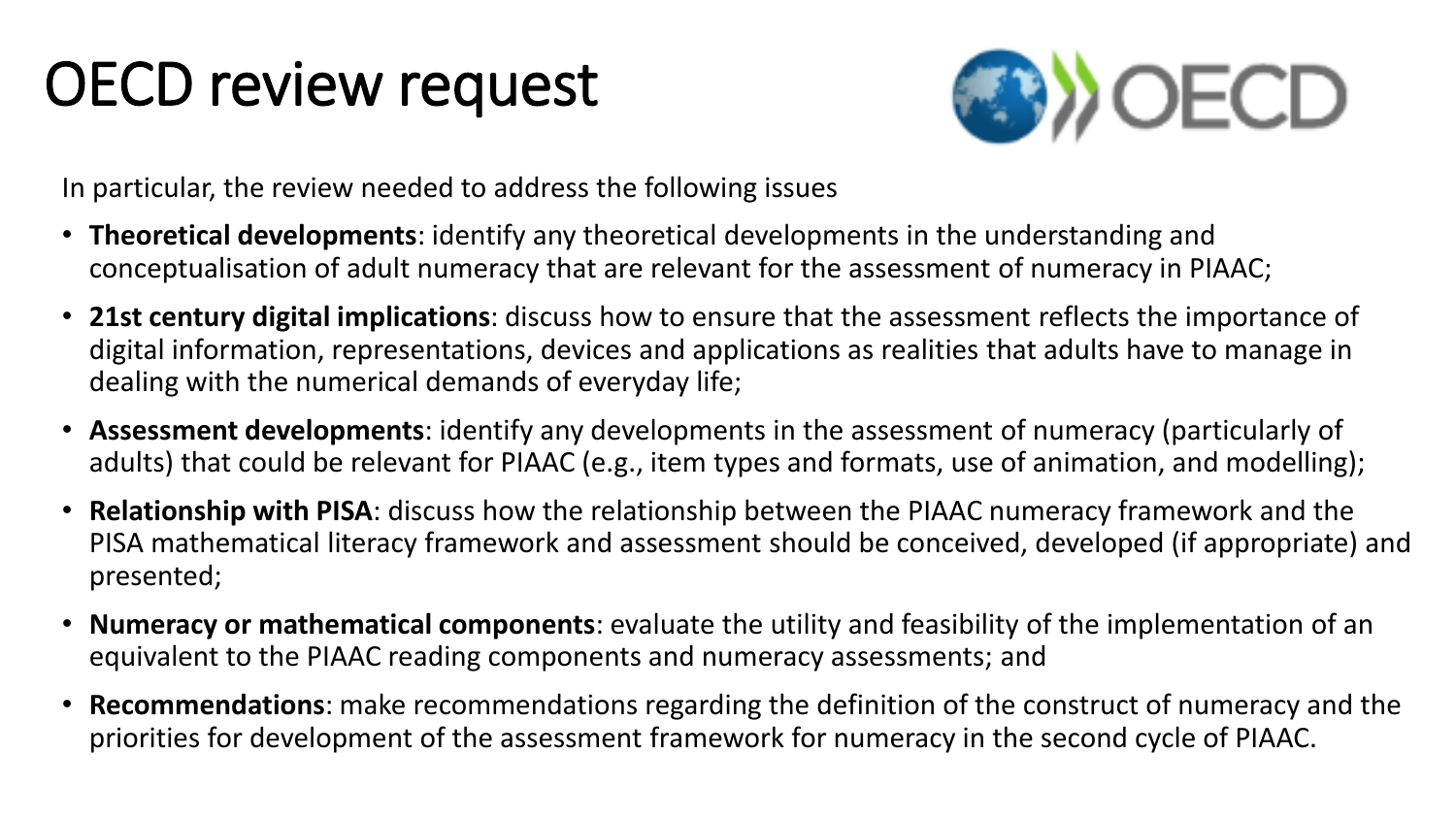#### Issues to be reviewed

- Theoretical developments around adult numeracy
- 21st century digital implications for (digital) assessment
- Assessment developments in general and specific for numeracy
- Opportunities for closer relationship with PISA
- Opportunities for numeracy or mathematical "components"





THE UNIVERSITY OF



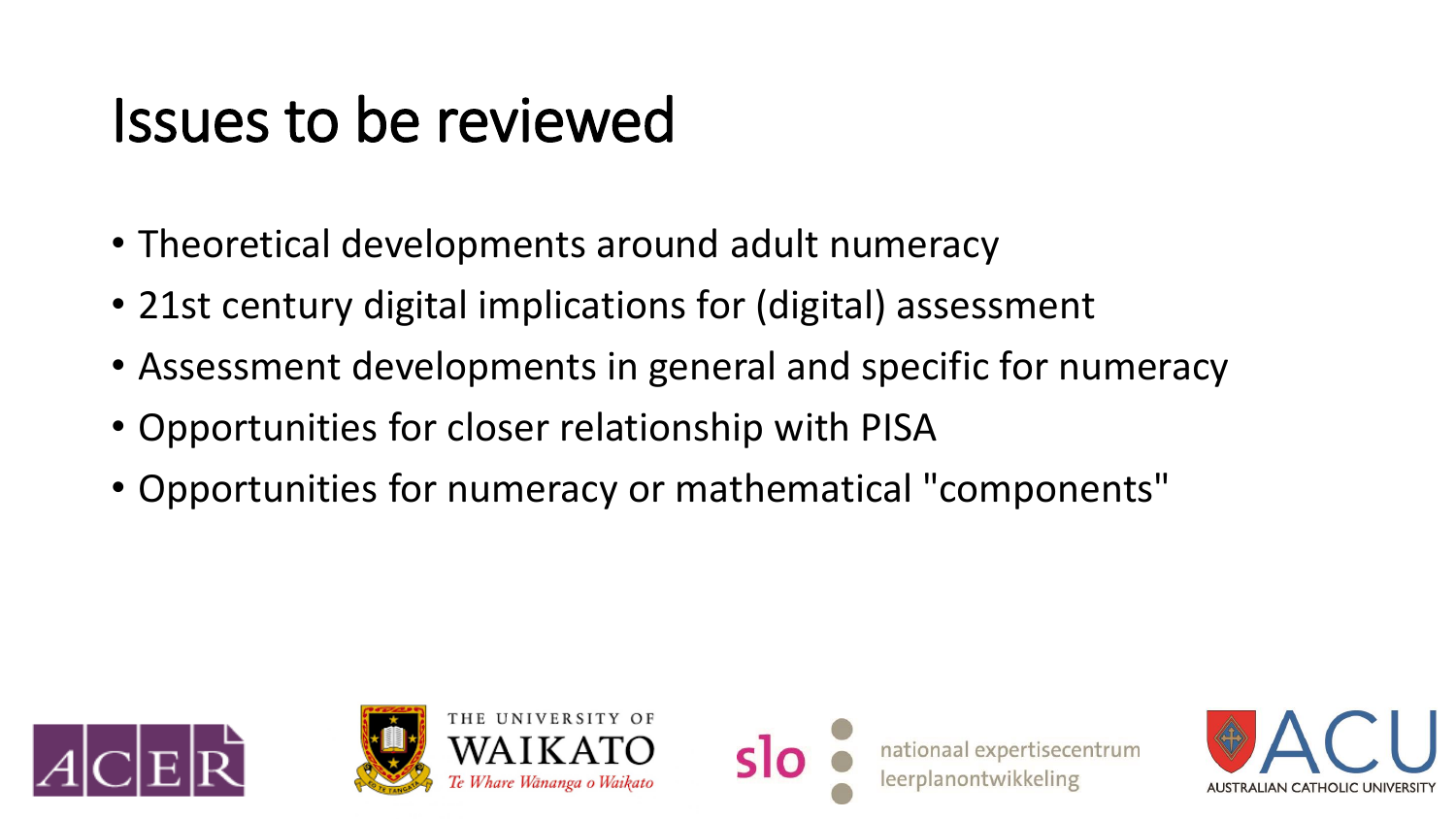#### July – November 2016

## Reviewing team

#### **Review of the** PIAAC **Numeracy Assessment Framework:**

- Diana Coben, University of Waikato, New Zealand
- Vincent Geiger, Australian Catholic University, Australia
- Lynda Ginsburg, Rutgers University, USA
- Kees Hoogland, SLO, Institute for Curriculum Development, The Netherlands
- Terry Maguire, *National Forum* for the Enhancement of Teaching and Learning in Higher

Education, Ireland

- Sue Thomson, ACER, Australia
- Dave Tout, ACER, Australia
- Ross Turner, ACER, Australia







THE UNIVERSITY OF Whare Wānanga o Waikato



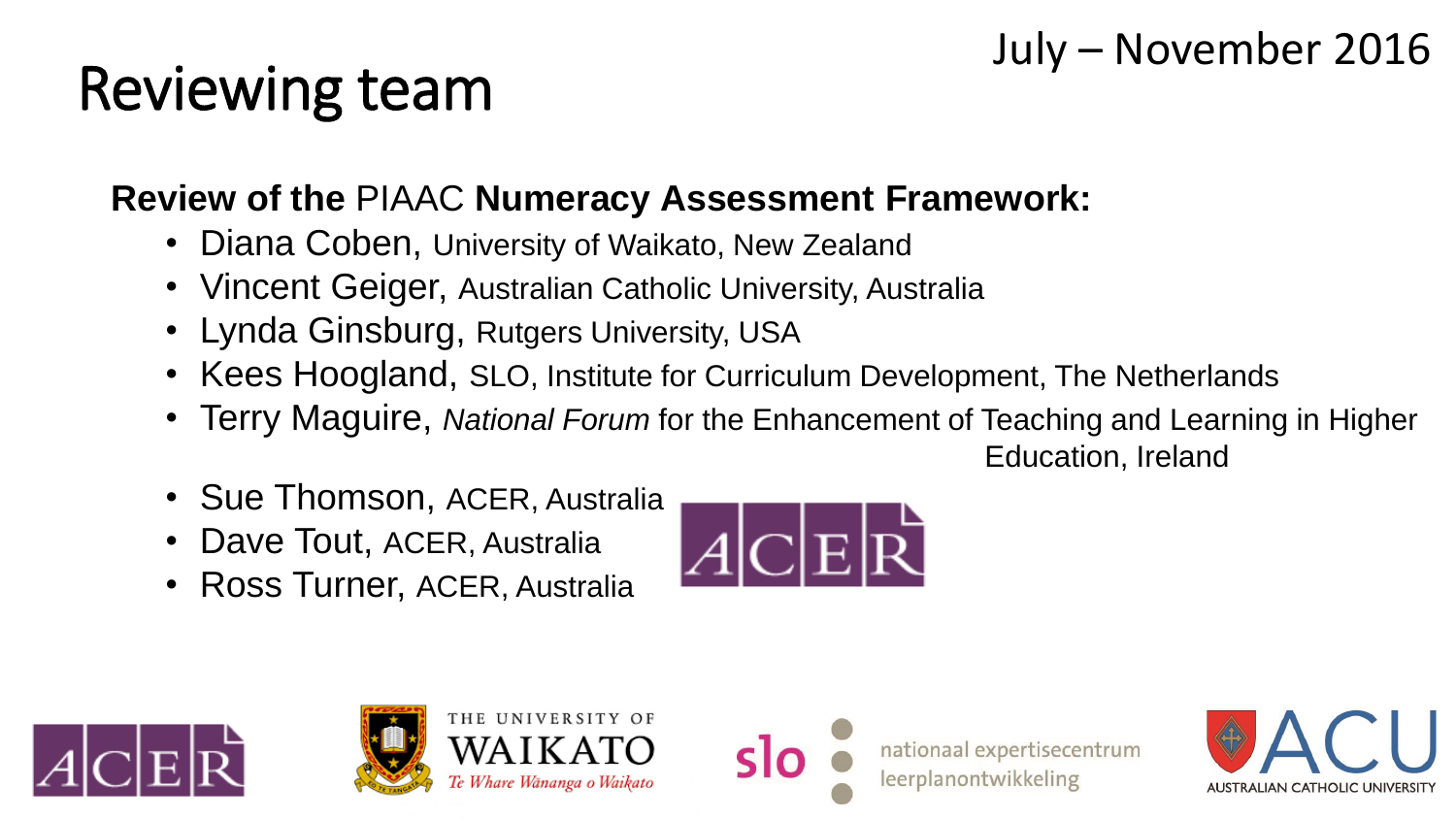## Methodology

The methodology combined

- Review of the existing framework and item pool,
- A review of the literature,
- Research, review, and discussion by the team on 5 themes
- Synthesis and reporting.

The methods focused upon generating findings regarding the tasks listed in the rquest.





THE UNIVERSITY OF Te Whare Wānanga o Waikato



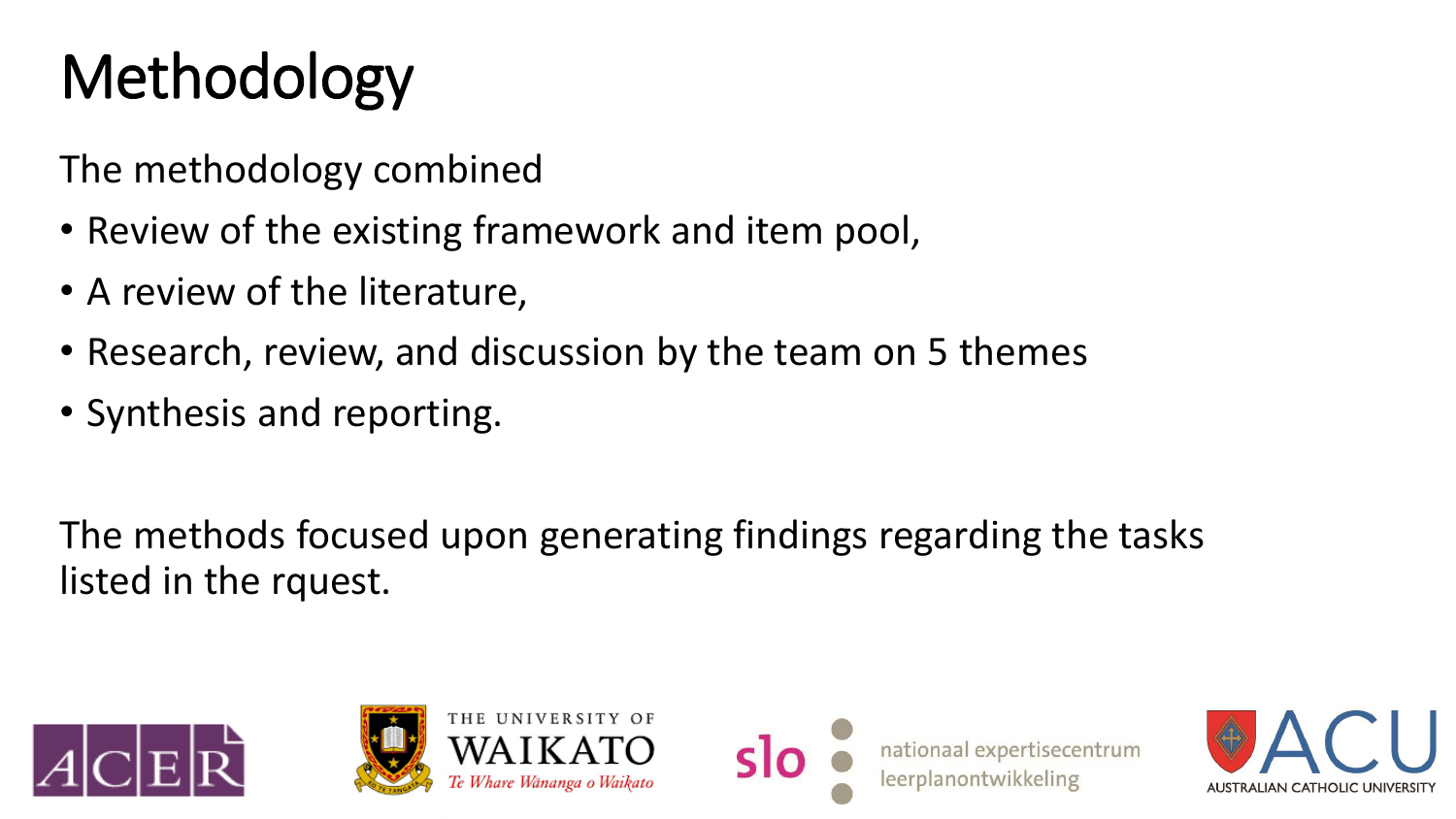### Theoretical developments

four related issues to be explicitly addressed in updating and refining the existing PIAAC framework definition and description:

- disposition to use mathematics
- the ability to see mathematics in a numeracy situation
- critical reflection
- degree of accuracy









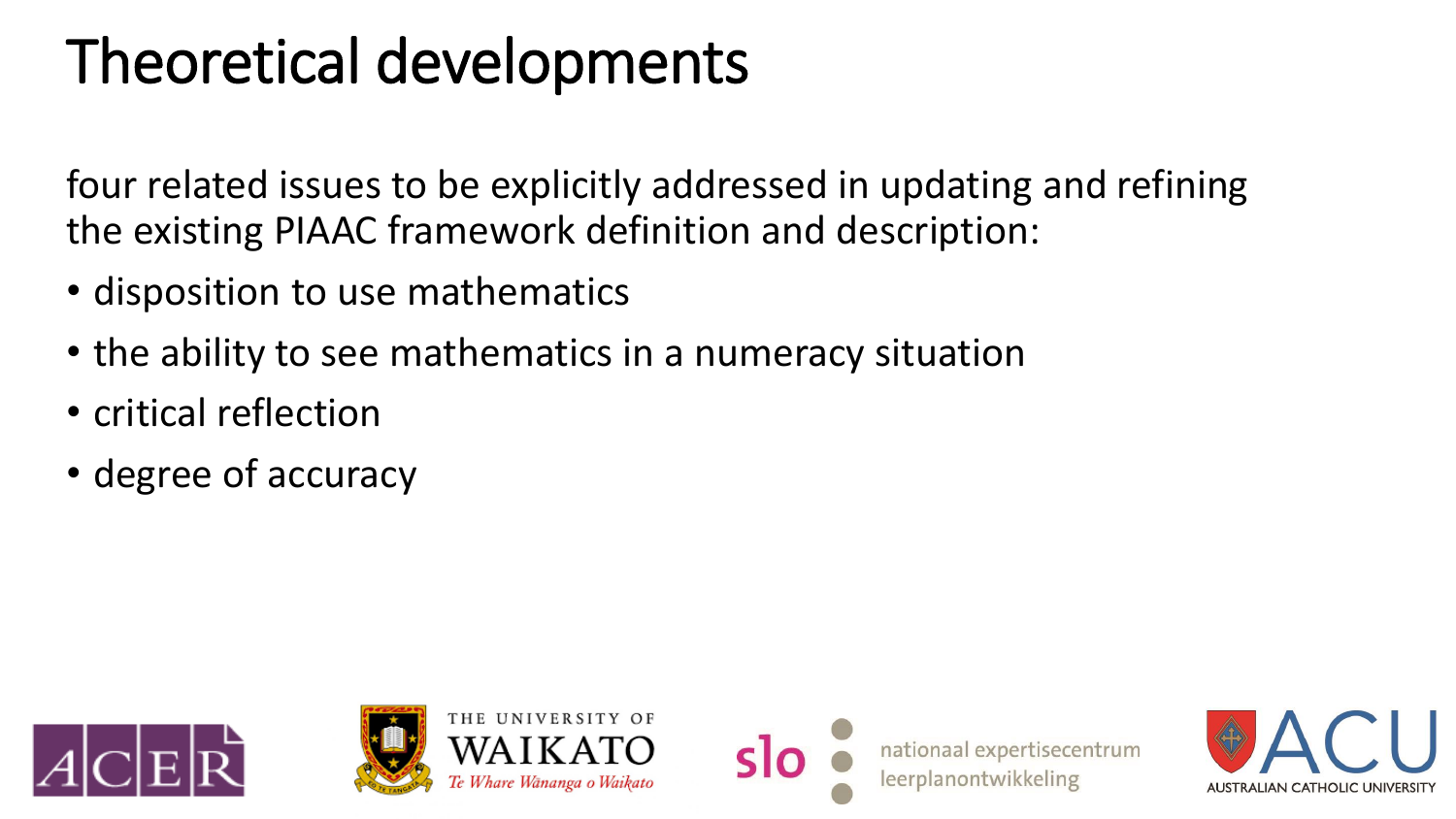## 21st century digital implications

21st century digital technologies provide tools and processes that mediate thinking as well as action and are not just devices that can be used to complete manual, hands-on tasks more efficiently. Many technologies are thinking tools, which in turn have a range of implications for life, citizenship and the workplace. These tools and processes can often change the numeracy task itself and so transform practices within adults' lives and within the workplace. The use and application of a range of technomathematical literacies underpins much of this. These 21st century aspects of numeracy practices need to be reflected in a revised framework and in the associated assessment tasks, but a balance needs to be kept between numeracy and mathematics actions in digital and technological environments versus those embedded in other, non-digital ways.





THE UNIVERSITY OF Te Whare Wānanga o Waikato



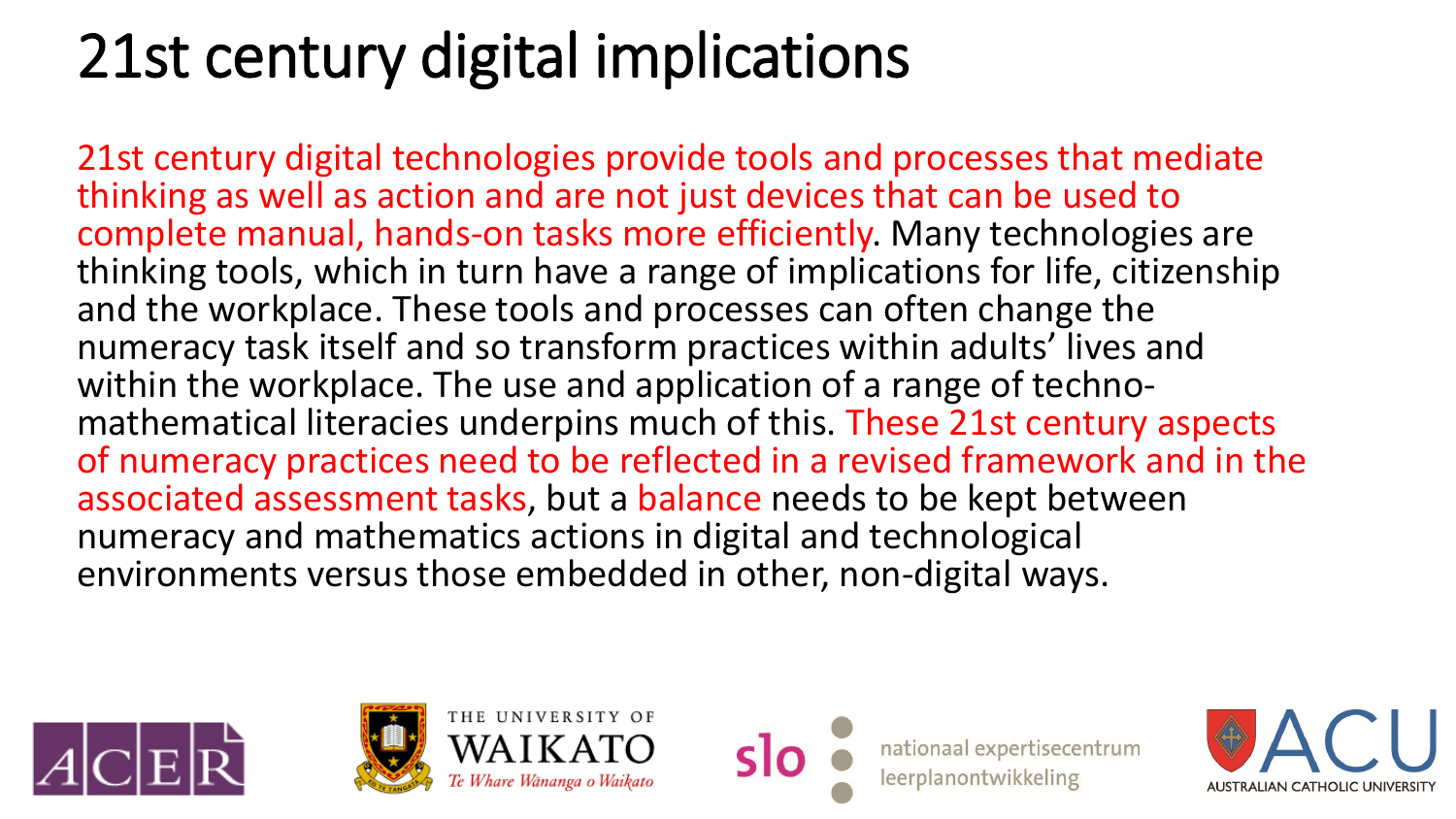#### Assessment developments



Considering this in its broadest sense, the problem stimulus and situation can be described in words only, depicted through images and illustrations, animated, or shown through virtual or augmented reality, or it might be a simulation of a real situation, or be a real situation. (p.28)





THE UNIVERSITY OF Ie Whare Wānanga o Waikato



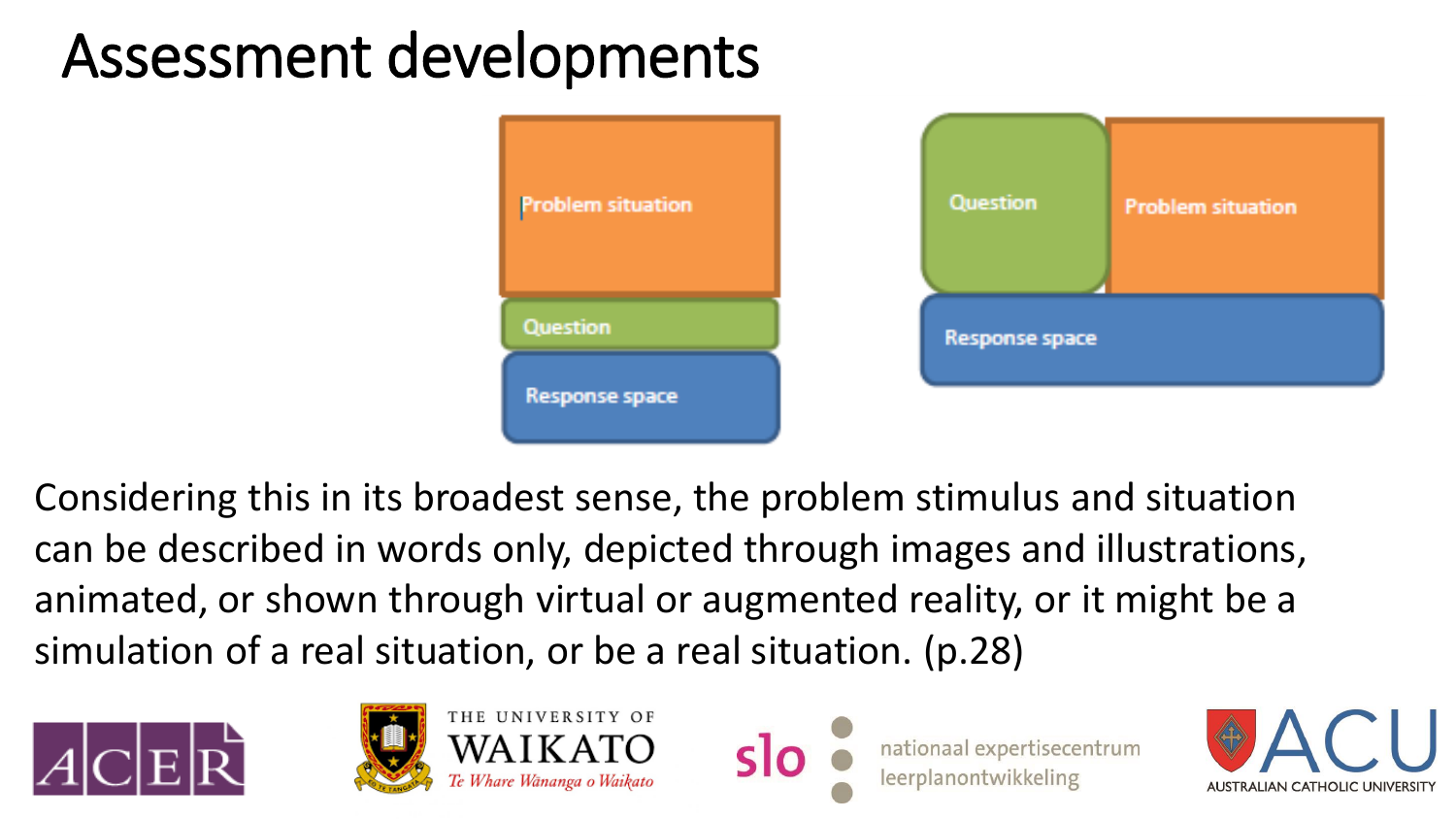A result of global warming is that the ice of some glaciers is melting. Twelve years after the ice disappears, tiny plants, called lichen, start to grow on the rocks.

Each lichen grows approximately in the shape of a circle.

The relationship between the diameter of this circle and the age of the lichen can be approximated with the formula:

 $d = 7.0 \times \sqrt{(t-12)}$  for  $t \ge 12$ 

where d represents the diameter of the lichen in millimetres, and t represents the number of years after the ice has disappeared.

**Question 1: LICHEN** 

M047Q01-0189

Using the formula, calculate the diameter of the lichen, 16 years after the ice disappeared.

Show your calculation.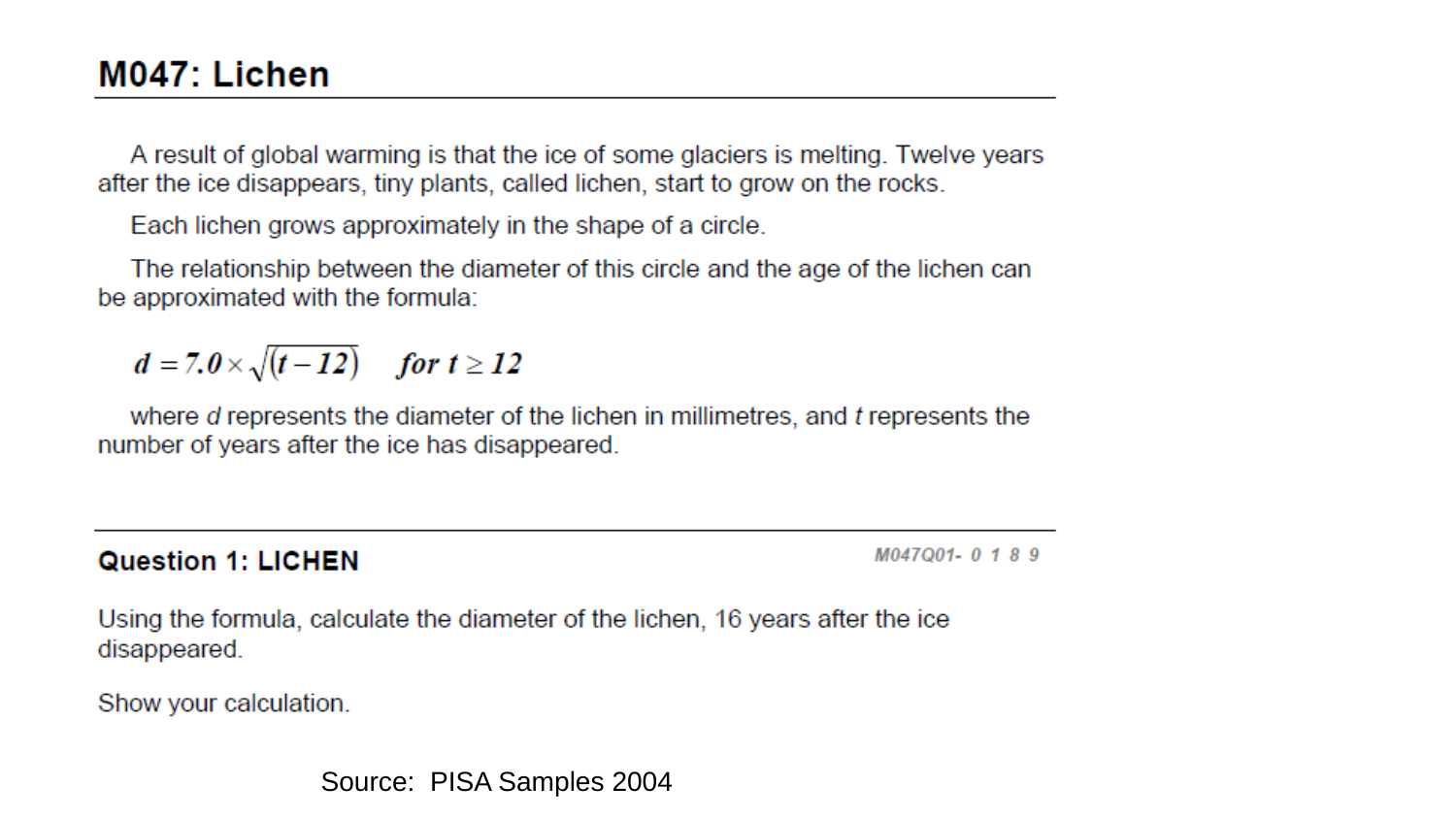$f(x) = 7\sqrt{x-12}$ 

#### Calculate  $f(16)$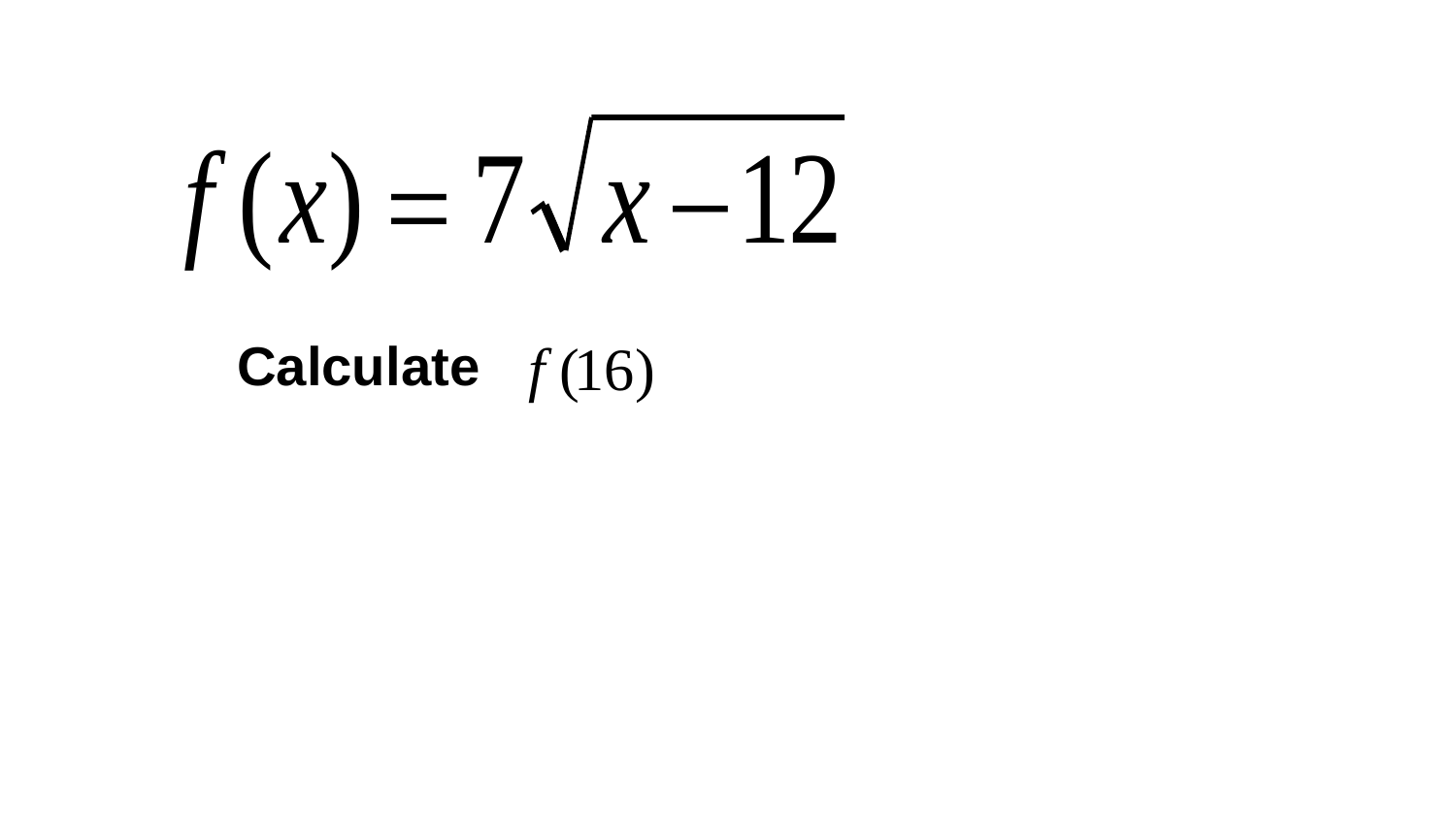

#### Global warming

The ice melts

12 years later lichen starts to grow.

Model:

**D = 7 \* SQRT ( t ) D is diameter in mm t is age of lichen in years**

How old is the lichen?

How long ago the ice melted?

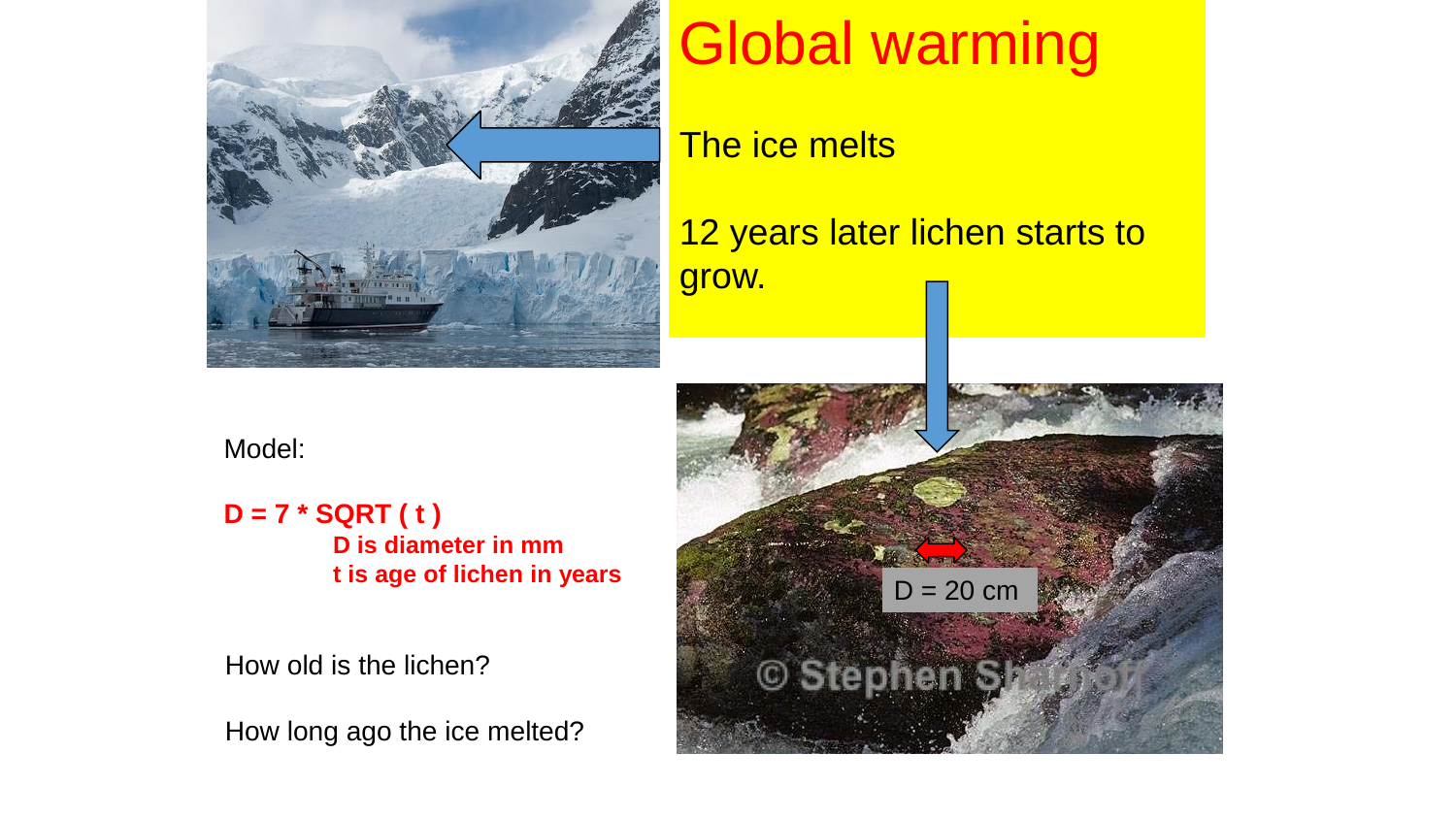| Category:                                                      | А                                                    | В                                                                                            | с                                                                                                                           | D                                                                                                                                                               | E                                                                                                                                               | F                                                                                                                                                                                                       | G                                                                                                                                                                                                                                                                |
|----------------------------------------------------------------|------------------------------------------------------|----------------------------------------------------------------------------------------------|-----------------------------------------------------------------------------------------------------------------------------|-----------------------------------------------------------------------------------------------------------------------------------------------------------------|-------------------------------------------------------------------------------------------------------------------------------------------------|---------------------------------------------------------------------------------------------------------------------------------------------------------------------------------------------------------|------------------------------------------------------------------------------------------------------------------------------------------------------------------------------------------------------------------------------------------------------------------|
| <b>Type of</b><br>representation                               | Decontextualised<br>maths problem<br>$2 \times 3 = $ | Simple<br>contextual<br>word-based<br>problems<br>You have 25<br>sheep. Three<br>are stolen. | Sophisticated<br>contextual<br>problems with<br>images and<br>descriptive<br>representations<br>(but no<br>interactivity in | Sophisticated<br>contextual problems<br>$\mathbf{u}$<br>with depictive<br>representations and<br>interactivity in<br>response space, but<br>no interactivity in | Sophisticated<br>contextual problems<br>Short video clips or<br>animations as<br>representation with<br>interactivity in<br>response space, but | More sophisticated<br>multimodal<br>contextual problems<br>with interactivity in<br>both the situation<br>and response spaces                                                                           | Content of all previous<br>categories, with<br>augmented or virtual<br>reality, with simulation<br>of real situations or in<br>real situations.<br>Full interactivity.                                                                                           |
|                                                                |                                                      | How many do<br>you have left?                                                                | response space)                                                                                                             | situation space                                                                                                                                                 | no interactivity in<br>situation space)                                                                                                         |                                                                                                                                                                                                         |                                                                                                                                                                                                                                                                  |
| <b>Possible</b><br>delivery                                    | Pen-and-paper<br><b>CBA</b>                          | Pen-and-<br>paper<br><b>CBA</b>                                                              | Pen-and-paper<br><b>CBA</b>                                                                                                 | <b>CBA</b>                                                                                                                                                      | <b>CBA</b>                                                                                                                                      | <b>CBA</b>                                                                                                                                                                                              | <b>CBA</b>                                                                                                                                                                                                                                                       |
| <b>PISA</b><br>interactivity<br>classification                 | Nil                                                  | Web (static<br>only)<br>Nil                                                                  | Web (static<br>only)<br>Nil                                                                                                 | Web (static only)<br>Nil                                                                                                                                        | AnM<br>Web (static only)<br>Nil                                                                                                                 | AC<br>AnM<br><b>DSV</b><br>ICT<br>IGr<br>Web                                                                                                                                                            | AC<br>AnM<br><b>DSV</b><br>ICT<br>IGr<br>Web                                                                                                                                                                                                                     |
| <b>Possible</b><br>response types<br>(automatically<br>scored) | Multiple Choice<br><b>Numerical field</b>            | Multiple<br>Choice<br><b>Numerical</b><br>field                                              | Multiple Choice<br><b>Numerical field</b>                                                                                   | Multiple Choice<br>Numerical field, Click<br>on, drag and drop,<br>pull down menu,<br>matching, ordering,<br>etc.                                               | Multiple Choice<br><b>Numerical field</b><br>Click on, drag and<br>drop, pull down<br>menu, matching,<br>ordering, etc.                         | Click on, drag and<br>drop, pull down<br>menu, matching,<br>ordering,<br>manipulating fields<br>to create a correct<br>solution (e.g.,<br>spreadsheet,),<br>digital working space<br>with digital tools | Click on, drag and drop,<br>pull down menu,<br>matching, ordering,<br>manipulating fields to<br>create a correct solution,<br>digital working space<br>with digital tools,<br>physical actions in<br>simulations (e.g.,<br>choosing an object by<br>grabbing it) |

Figure 3. Framework on increasing sophistication of representation of reality in contextual mathematical problems.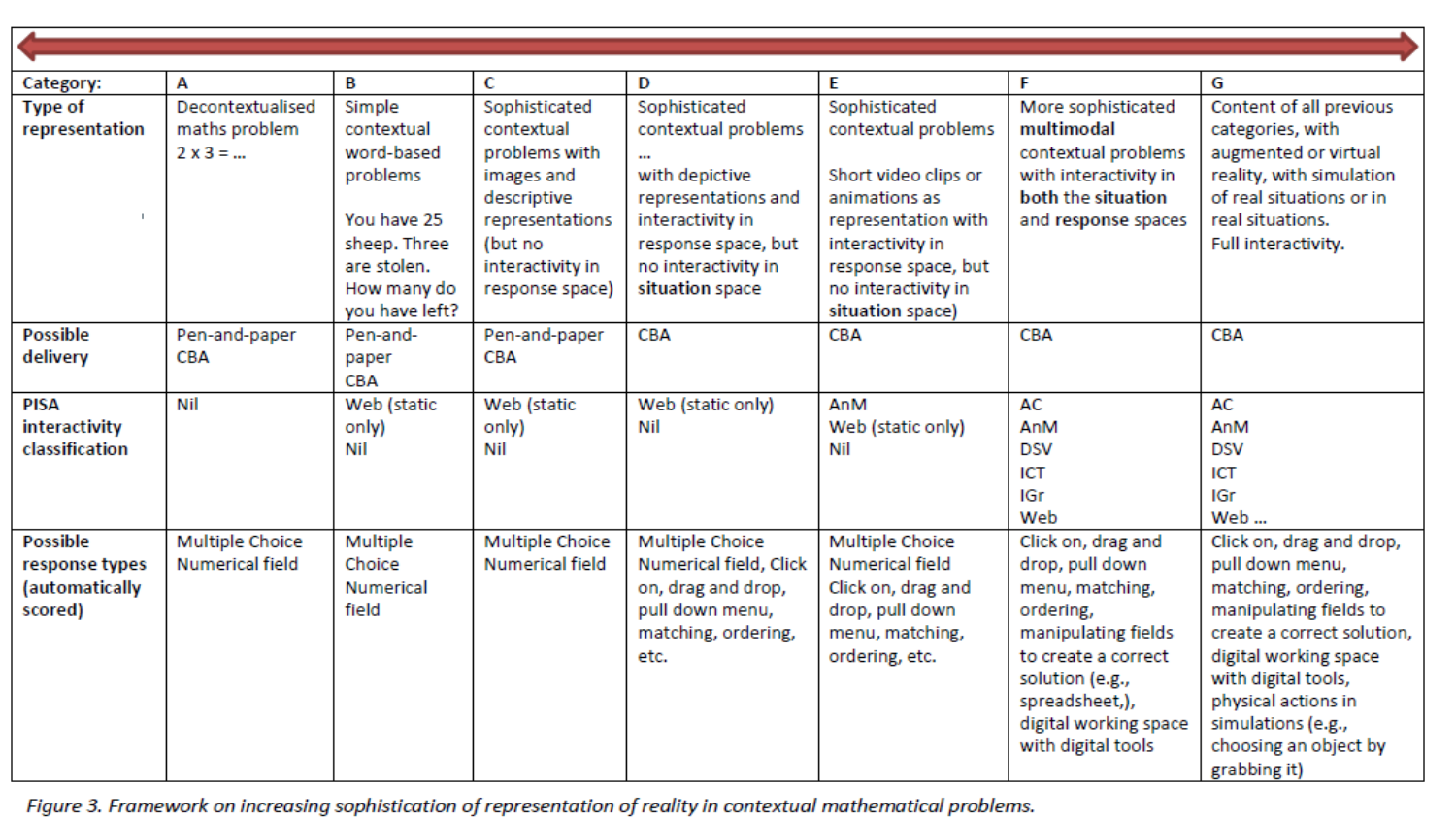#### **Relationship with PISA**

#### Challenge in real world context

Mathematical content categories: Quantity; Uncertainty and data; Change and relationships; Space and shape

Real world context categories: Personal; Societal; Occupational; Scientific

#### **Mathematical thought and action**

Mathematical concepts, knowledge and skills

Fundamental mathematical capabilities: Communication; Representation; Devising strategies; Mathematisation; Reasoning and argument; Using symbolic, formal and technical language and operations; Using mathematical tools

Processes: Formulate; Employ; Interpret/Evaluate







THE UNIVERSITY OF Te Whare Wānanga o Waikato